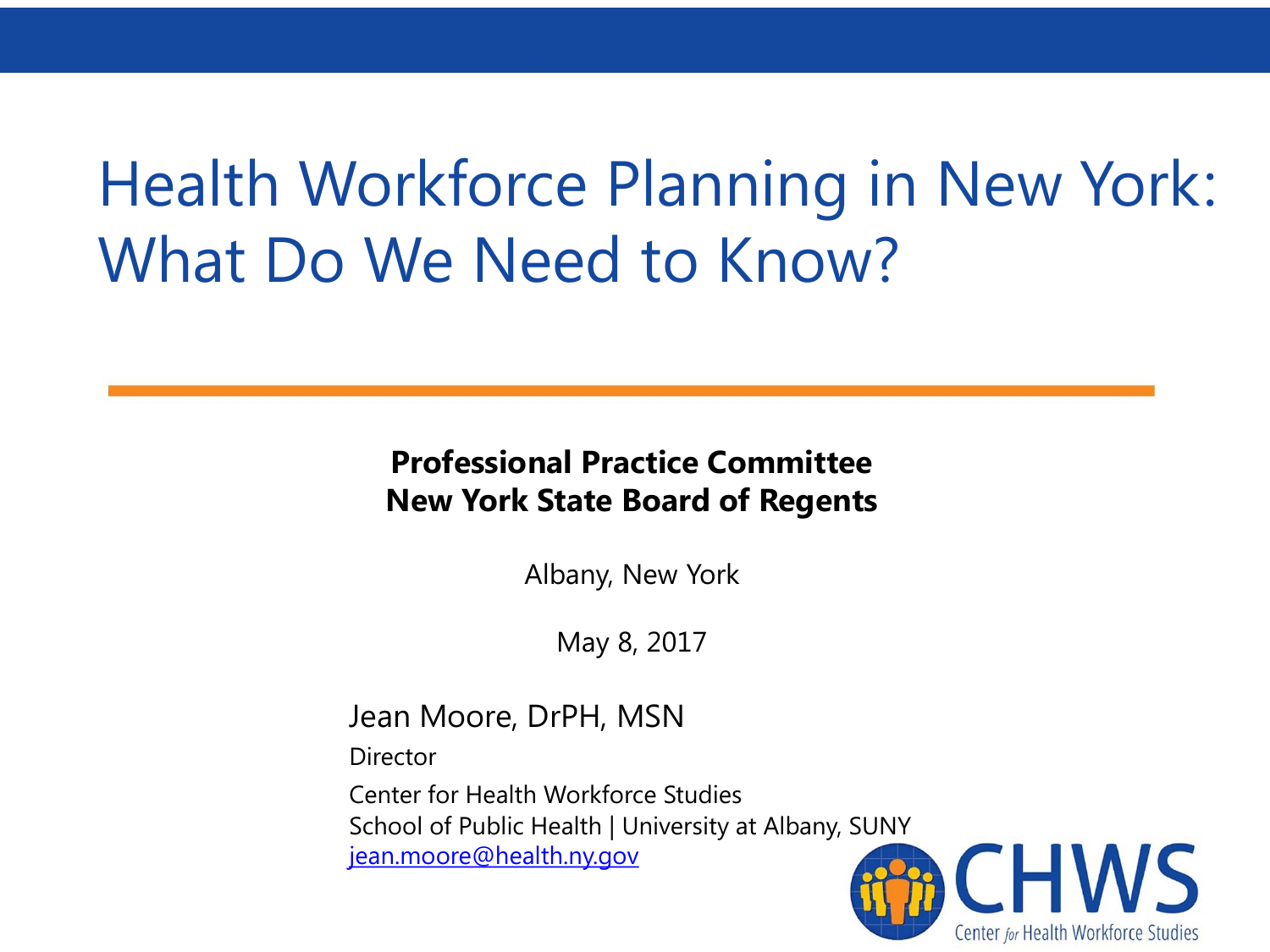## The Center for Health Workforce Studies at the University at Albany, SUNY

- Established in 1996
- A center of the UAlbany School of Public Health
- Committed to collecting and analyzing data to understand workforce dynamics and trends
- Goal to inform public policies, the health and education sectors and the public
- Broad array of funders in support of health workforce research

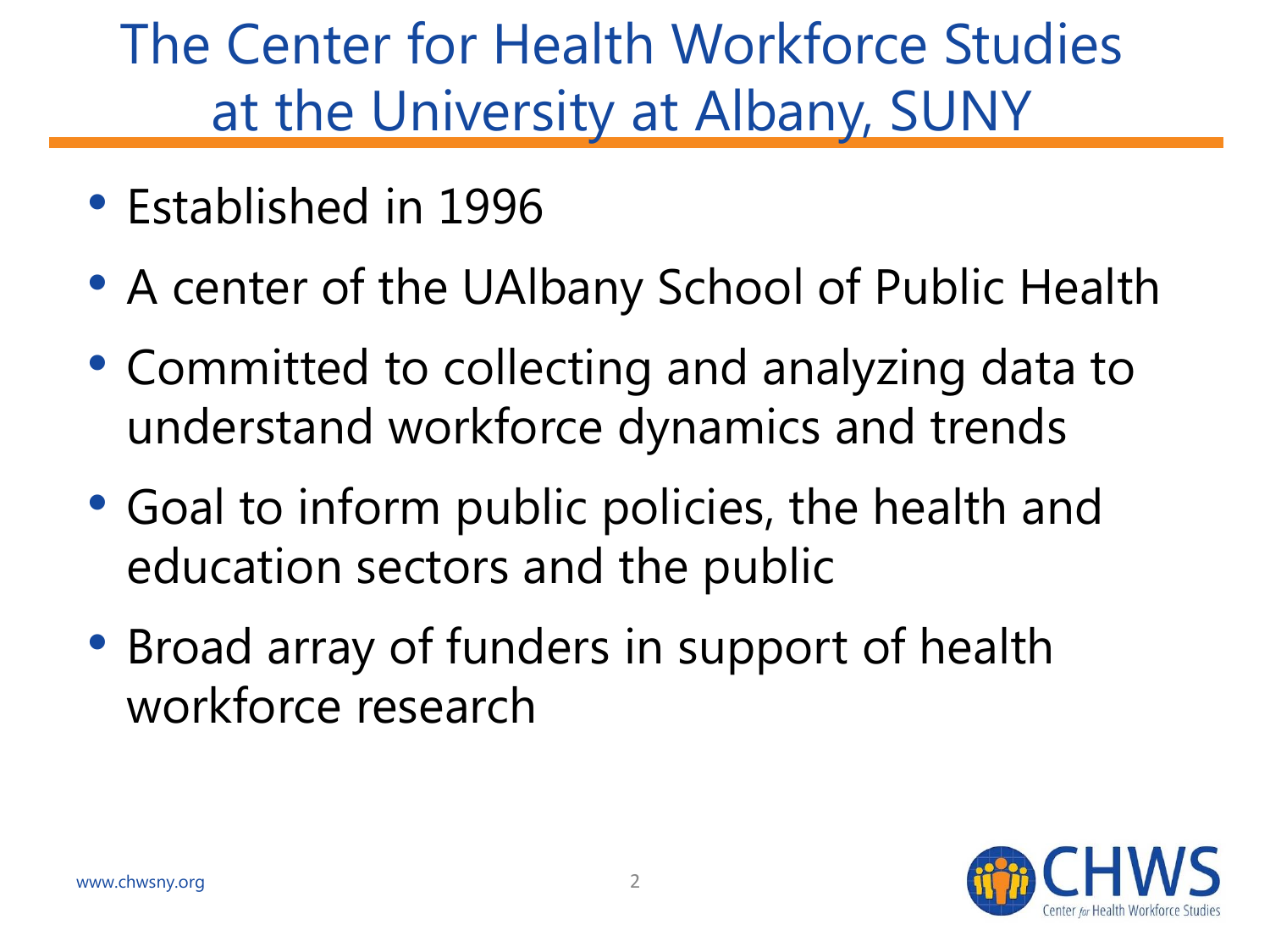# Today's Presentation

- Health care delivery transformation
- Workforce impacts
- Workforce issues and challenges
- Data and information on the health workforce
- Next steps

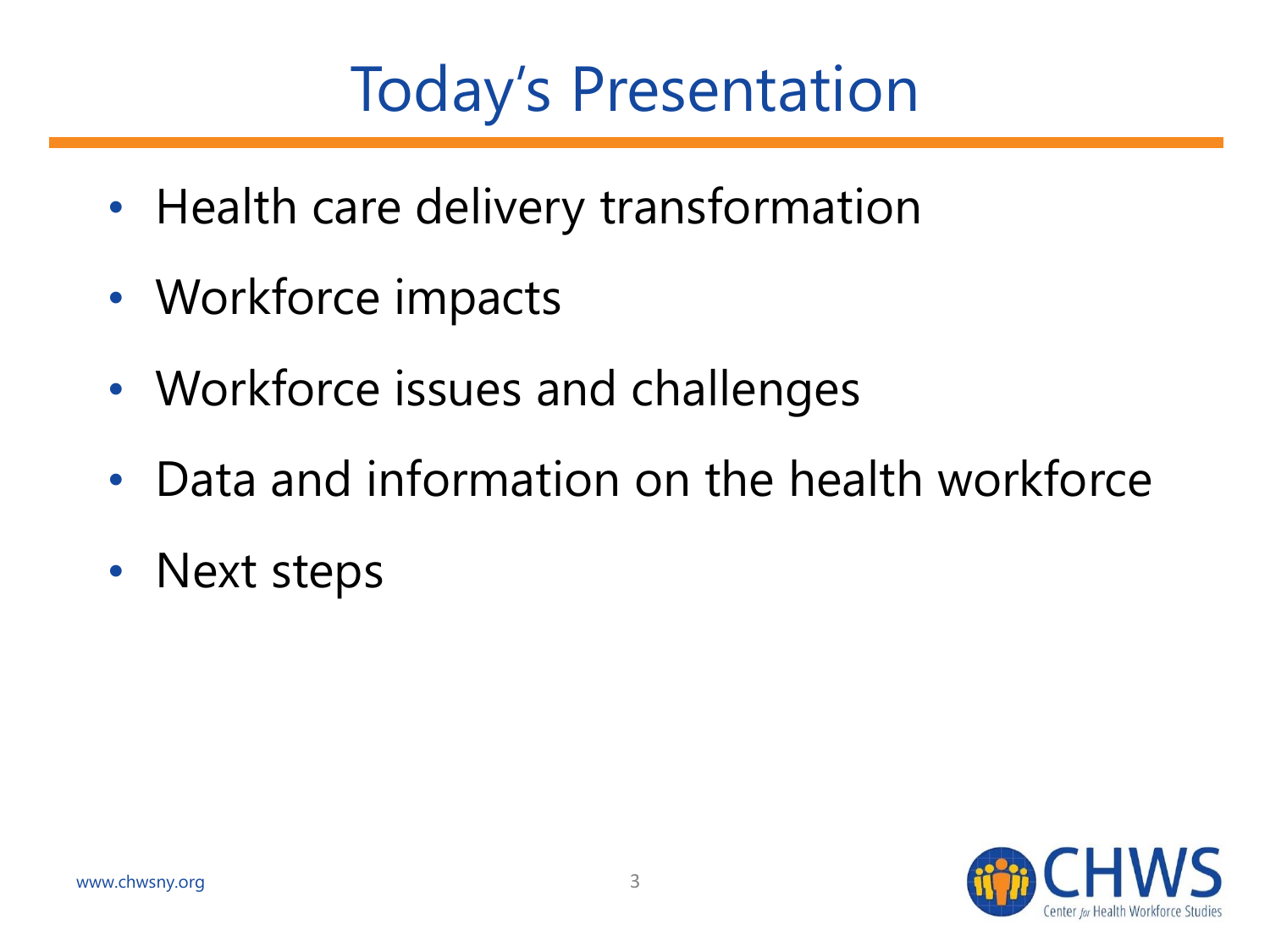# What's Changing in Health Care?

- Shift away from acute care to primary and preventive care
- Service integration: primary care, behavioral health and oral health
- Better coordination of care
- Payment reform
- Team based models of care
- Emphasis on population health

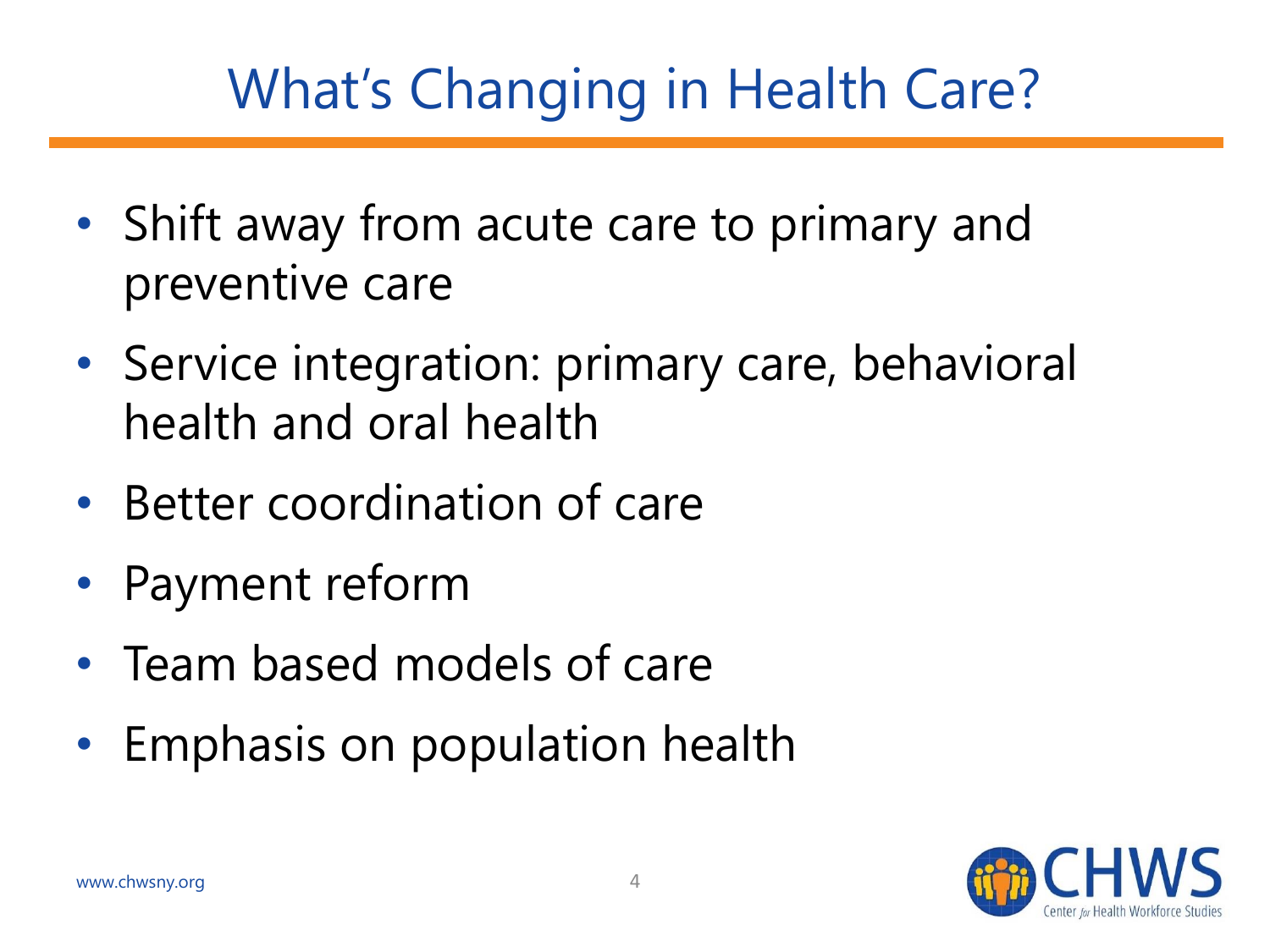#### **New York's Programs to Transform Health Care**

|                          | <b>Delivery System Reform Incentive Payment</b><br>(DSRIP) Program                                                                                                      | <b>State Health Innovation Plan (SHIP)</b><br><b>State Improvement Model</b>                                                                               |
|--------------------------|-------------------------------------------------------------------------------------------------------------------------------------------------------------------------|------------------------------------------------------------------------------------------------------------------------------------------------------------|
| Goals                    | Large-scale reform of the delivery system accountable<br>for safety net patients<br>25% reduction in avoidable hospital use over 5 years                                | Integrated, value-based care through population health-<br>based care delivery models and payment innovation<br>80% of New Yorkers impacted within 5 years |
| <b>Scope</b>             | All providers that qualify as Safety Net providers, along<br>with coalitions (PPS) of other proximate providers<br>All Medicaid patients attributed to those coalitions | All primary care practices<br>All payers<br>All New Yorkers                                                                                                |
| <b>Units</b>             | <b>Provider Performing Systems (PPSs)</b>                                                                                                                               | Primary care practices (of any size or affiliation)                                                                                                        |
| <b>Payment</b><br>models | Provider incentive payments based on project<br>milestones and outcomes; transition to value based<br>payment                                                           | Range of payment models, unique to payers but<br>aligned across them, including P4P, shared savings,<br>capitation, etc.                                   |

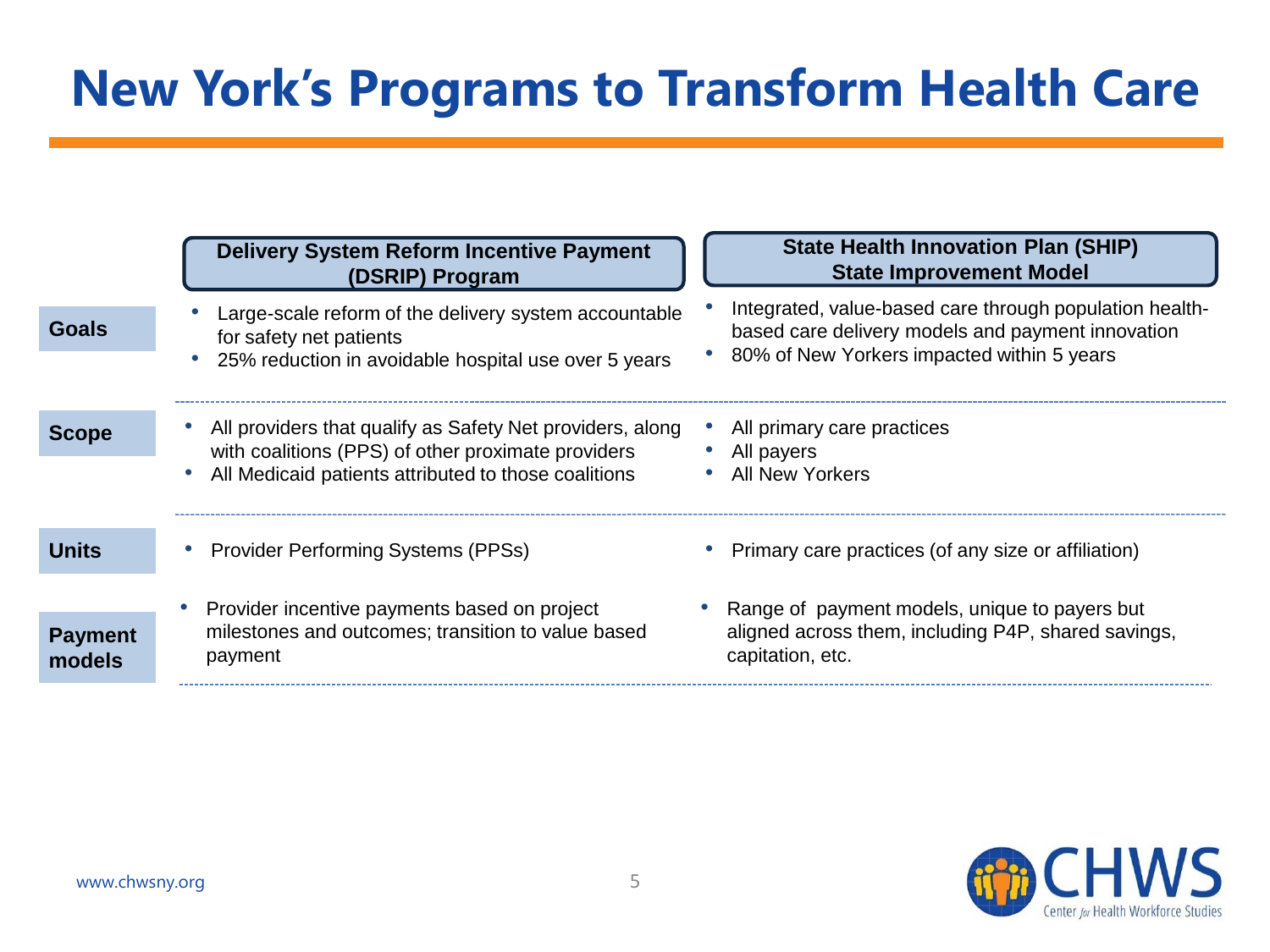# Workforce Impacts

- New models of care are increasing in number (Patient Centered Medical Homes, Accountable Care Organizations, Preferred Provider Systems)
- Team-based approaches to care are frequently used in these models
- Team composition and roles vary, depending on the patient population
- Teams may include: physicians, NPs, PAs, RNs, social workers, LPNs, medical assistants, and community health workers, among others

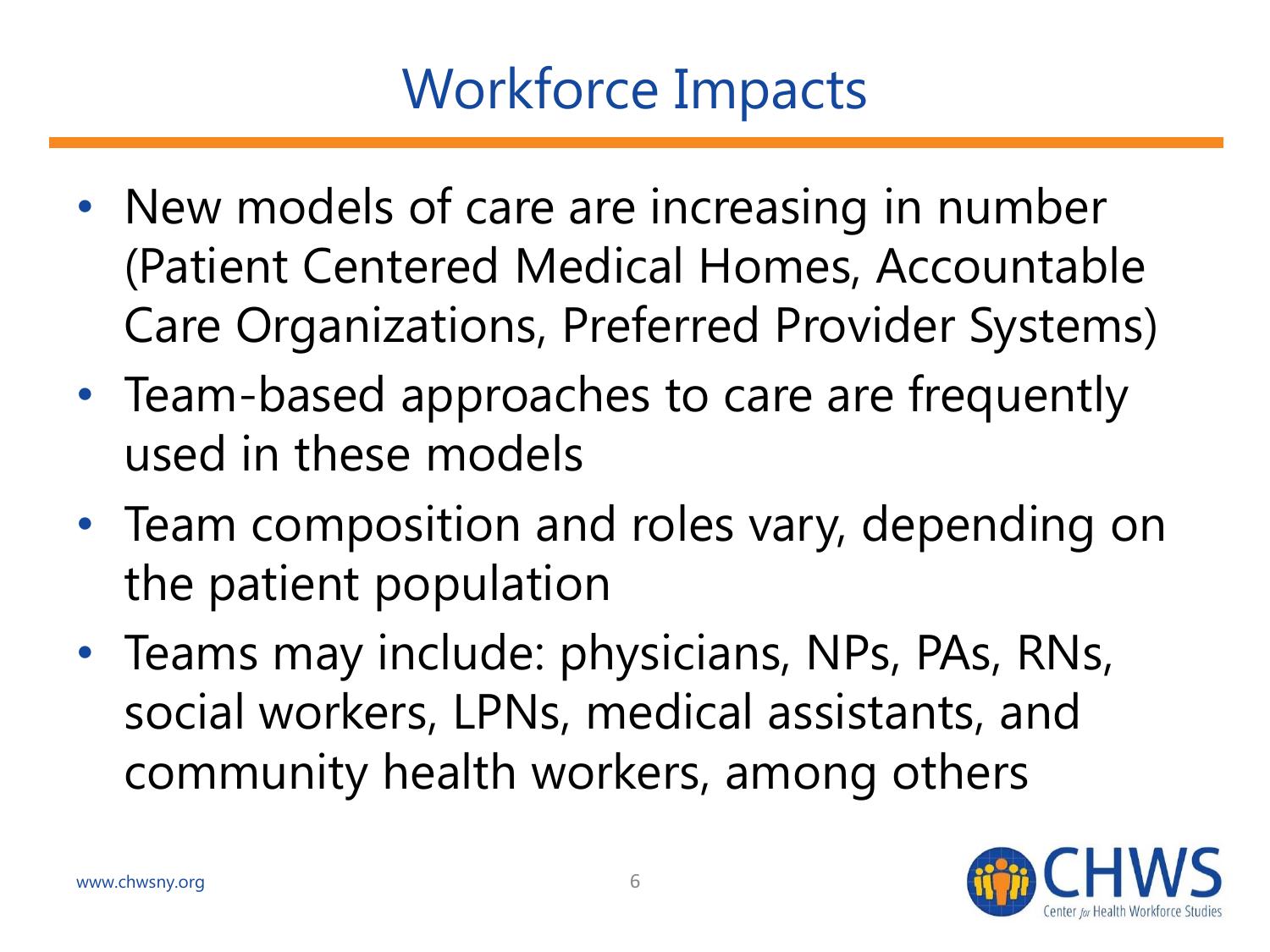# Multidisciplinary Teams Shown to Have Positive Impacts on Patient Outcomes

• "The provision of comprehensive health services to patients by multiple health care professionals with a **collective identity**  and **shared responsibility** who **work collaboratively** to deliver patient-centered care."

Source: Interprofessional Education Collaborative Expert Panel. (2011). *Core competencies for interprofessional collaborative practice: Report of an expert panel.* Washington, D.C.: Interprofessional Education Collaborative.

- Research suggests health care teams with greater cohesiveness and collaboration are associated with:
	- o Higher levels of patient satisfaction
	- o Better clinical outcomes
- The most effective and efficient teams demonstrate a substantial amount of shared responsibility (scope overlap)

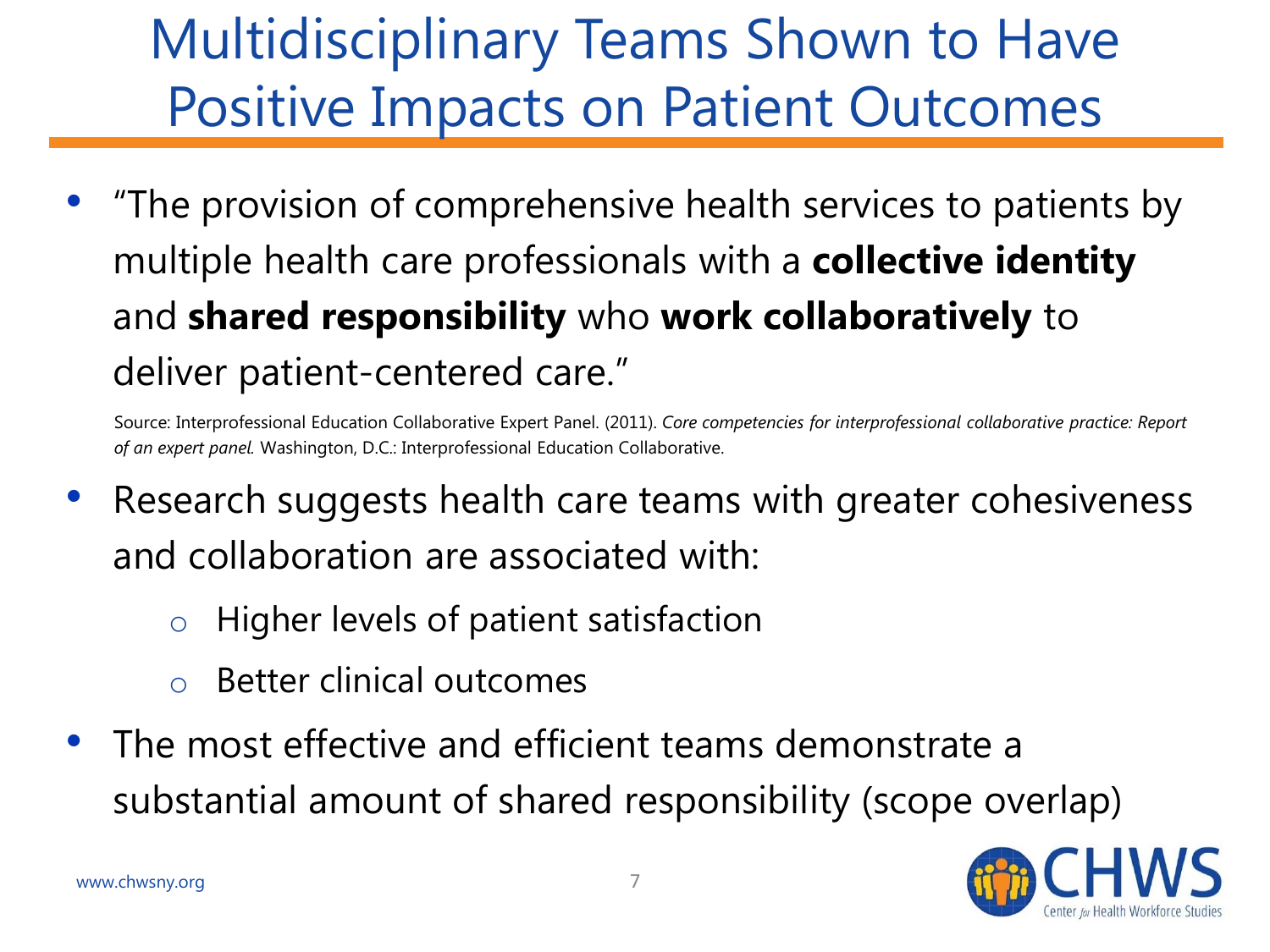# So What's the Problem?

- Inadequate primary care capacity
- Maldistribution of available workforce
- Health professions students are not trained in team-based models of emerging functions
- Scope of practice restrictions
	- o Health professionals not always allowed to do what they are trained and competent to do
	- o Shared responsibility (scope overlap) needed for team-based care is challenging to achieve

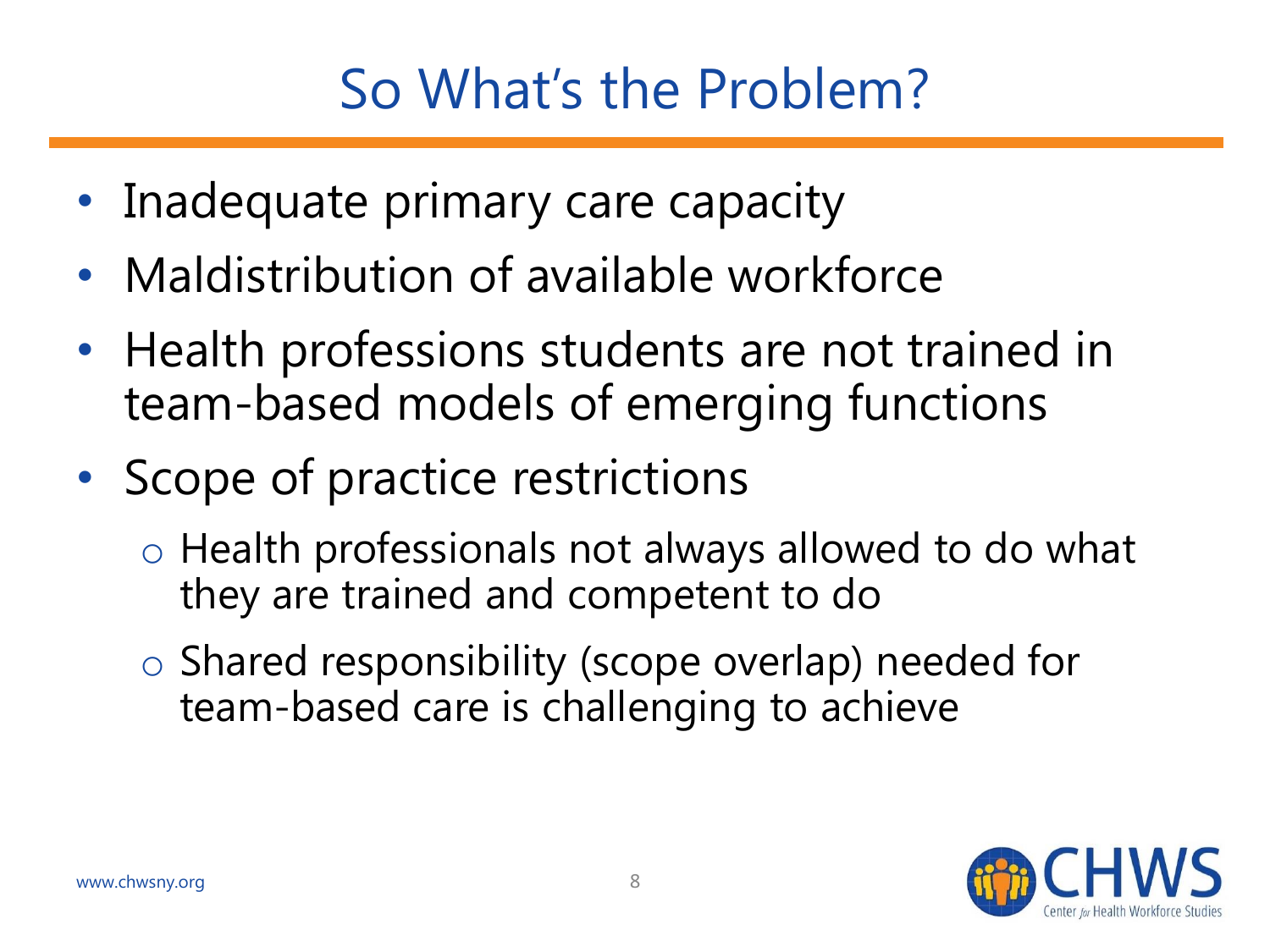Health Workforce Data and Research in New York

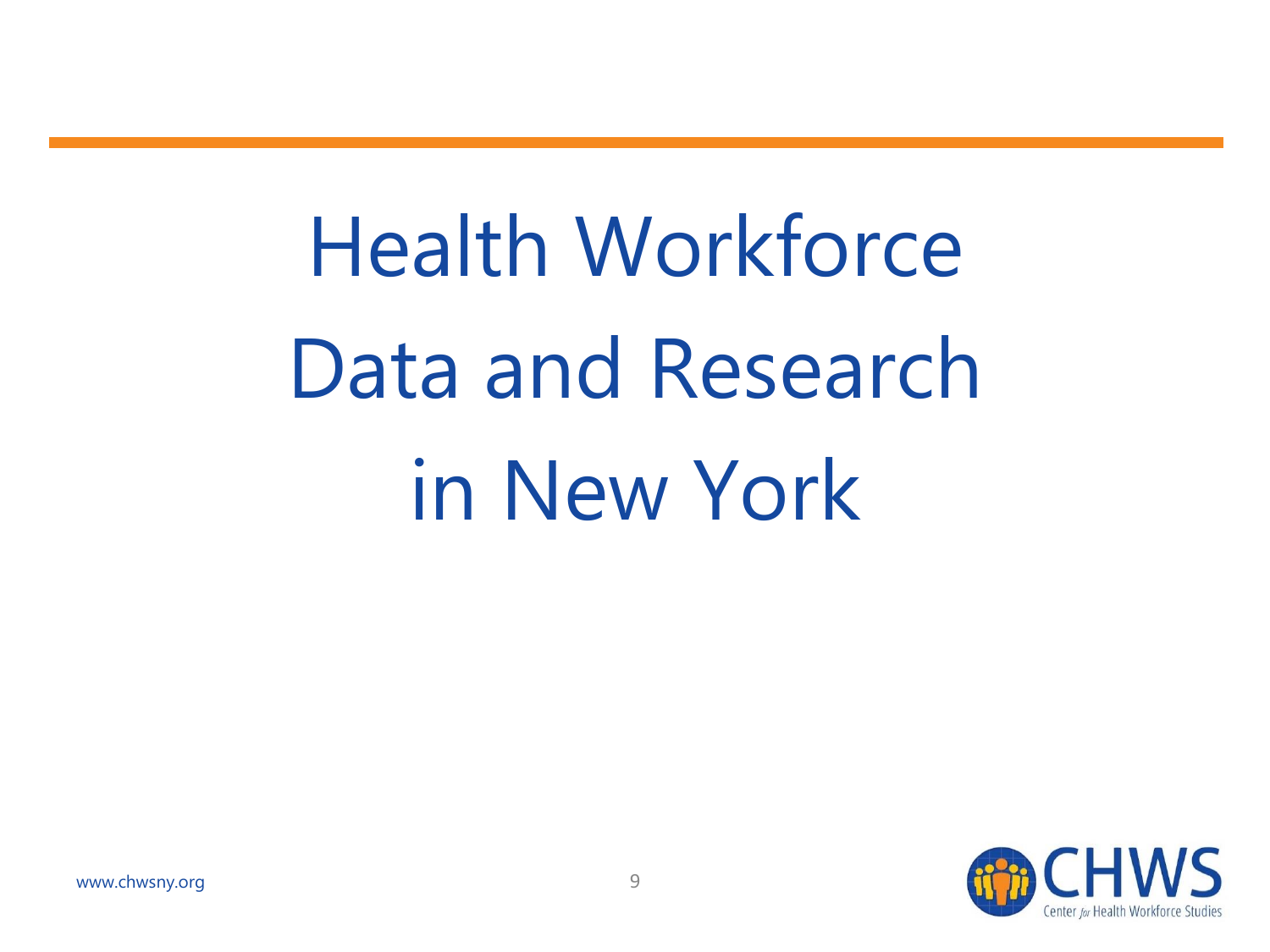#### Why Collect Health Workforce Data?

- To support effective health workforce planning
	- $\circ$  Identify areas for federal shortage designation
	- $\circ$  Conduct workforce capacity assessments supply and distribution in relation to demand and need
		- ➢ Primary care
		- ➢ Behavioral health
		- ➢ Oral health
	- $\circ$  Inform decision-making for state and federal provider incentive programs
		- ➢ National Health Service Corps
		- ➢ J-1 Visa Waiver Program
		- ➢ Doctors Across New York Practice Support and Loan Repayment Programs
		- ➢ Primary Care Service Corps
	- o Educate providers, educators, prospective health professions students

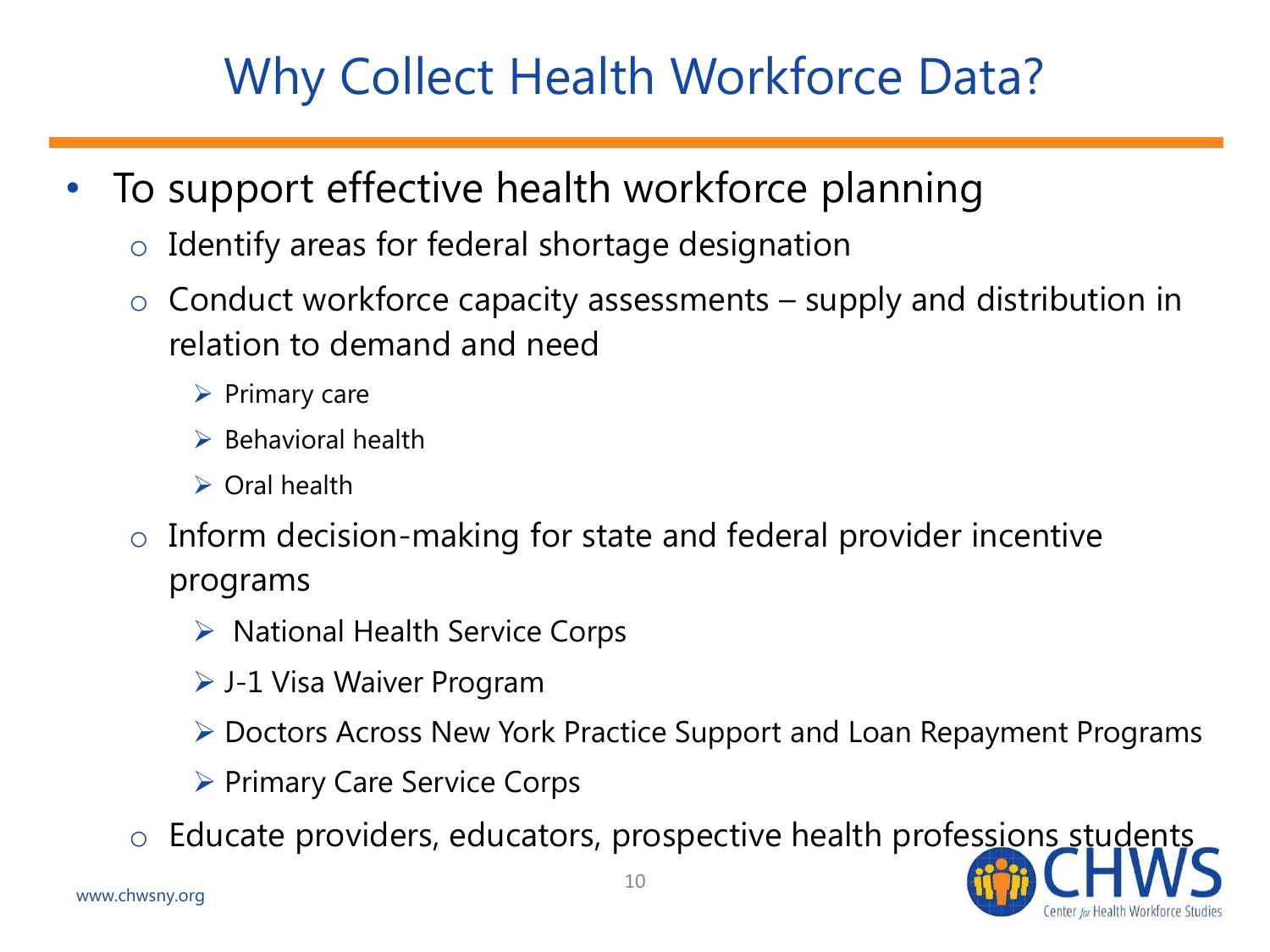#### Primary Care Health Professional Shortage Areas in New York City



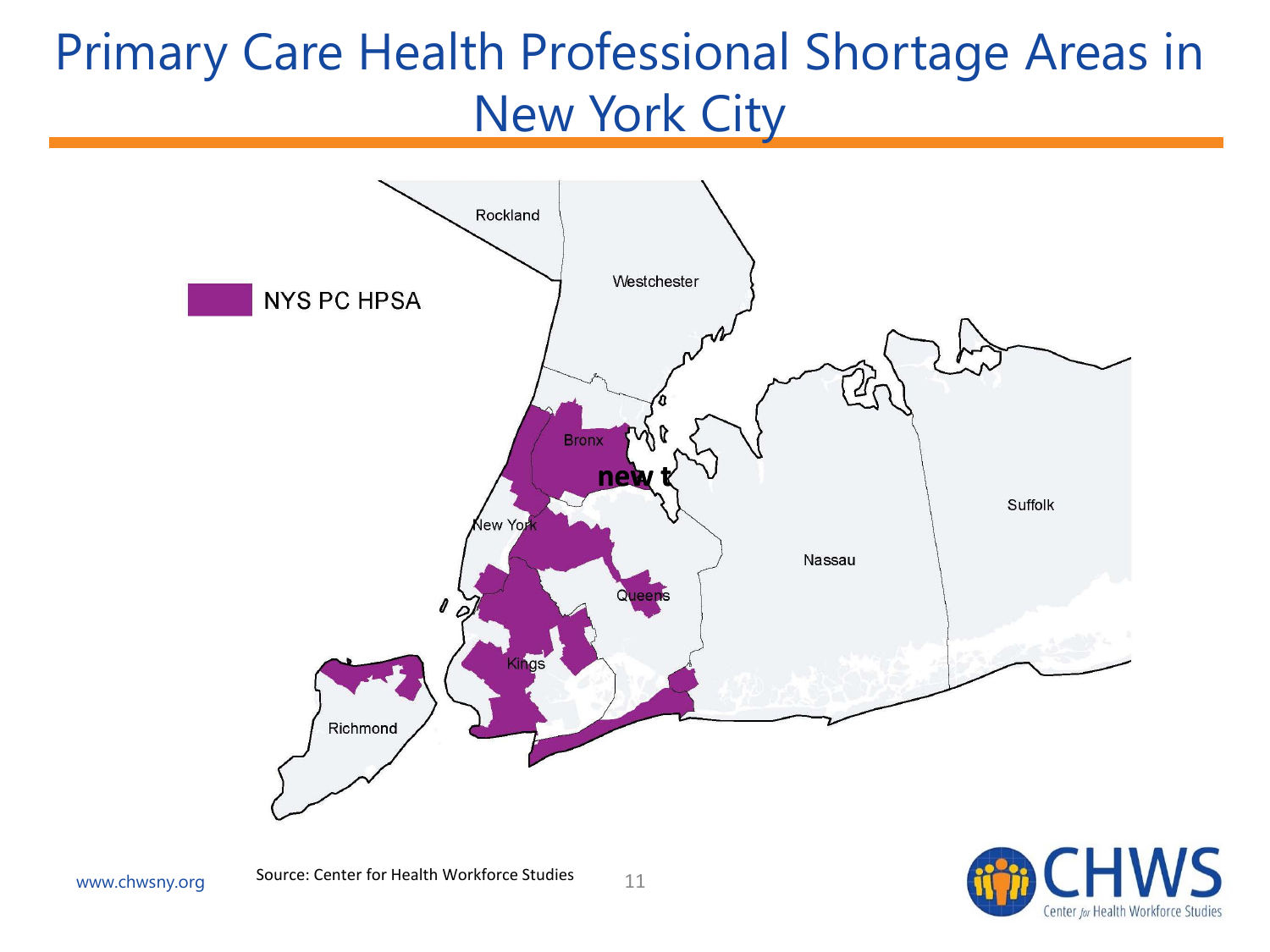# Are We Growing Our Own Primary Care Practitioners?

#### **Training Location of Physicians, NPs, PAs, and MWs Who Provide Primary Care in NY**



Source: Center for Health Workforce Studies

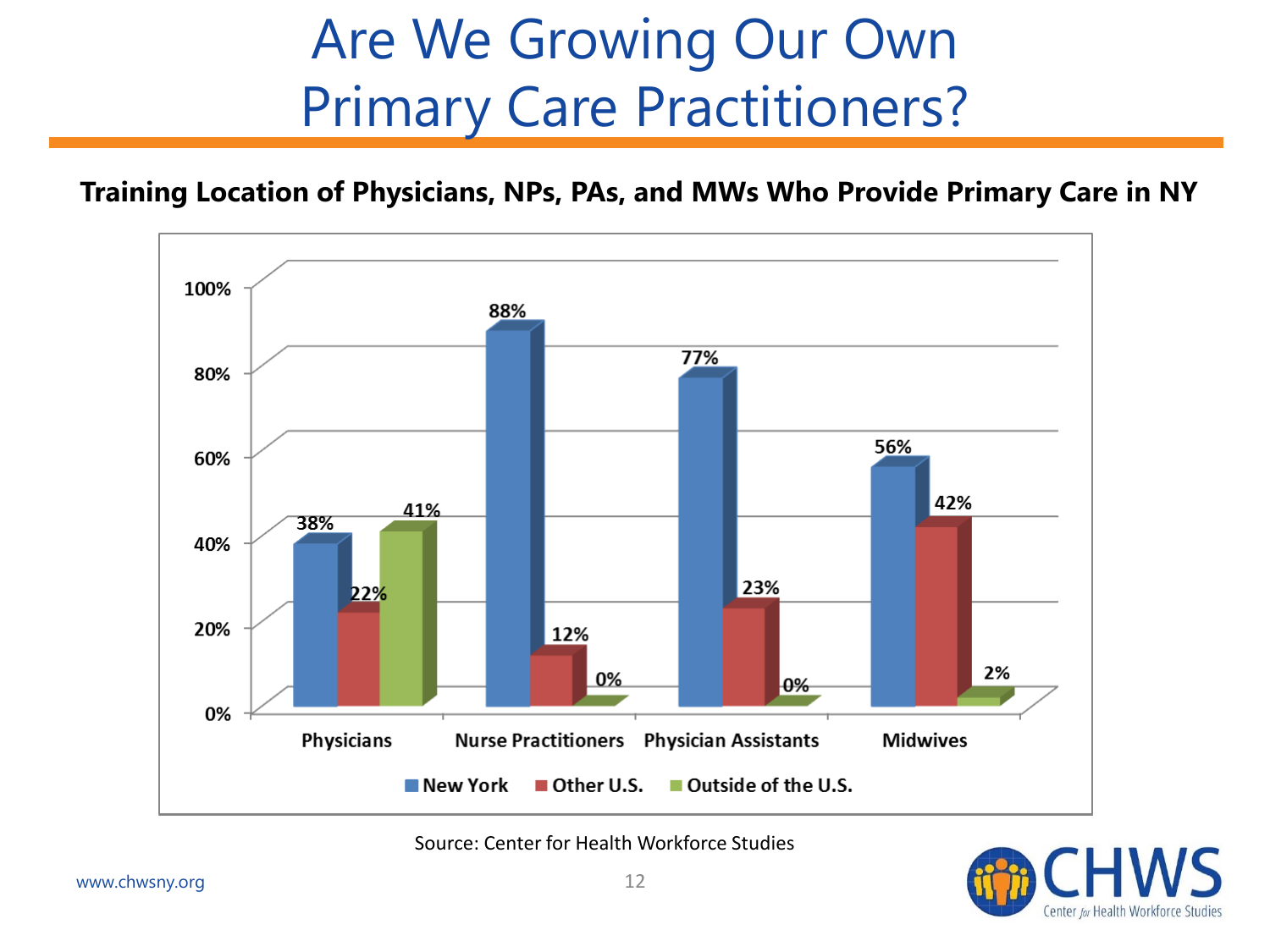#### Variation in Practice Settings for New York's Primary Care Providers





Source: Center for Health Workforce Studies

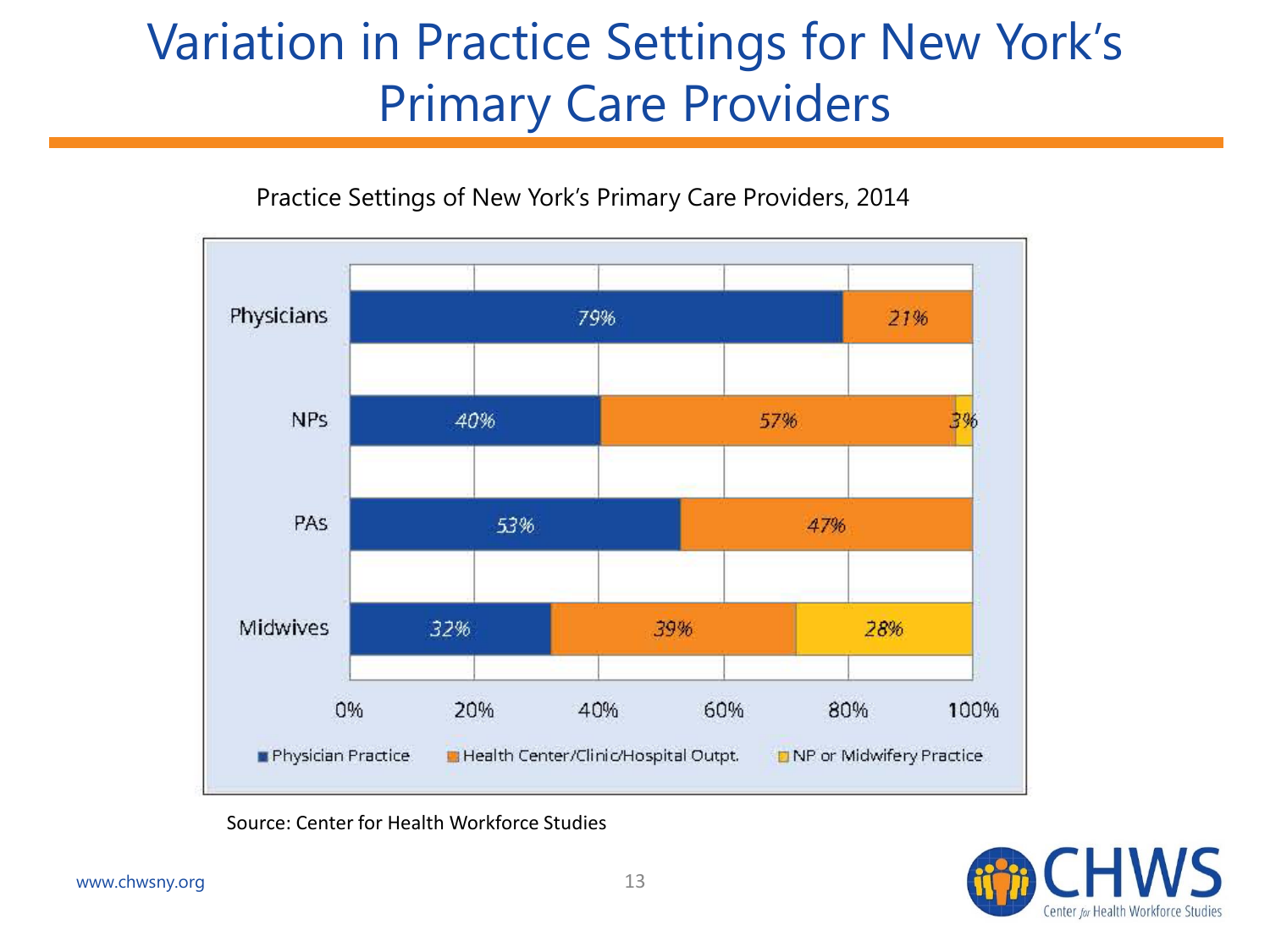# NY Data Collection Efforts

- The Center for Health Workforce Studies (CHWS), in collaboration with the New York State Department of Health (DOH) and the New York State Education Department (SED), has been primarily responsible for health workforce supply data collection in New York
- Supply data has historically been collected through voluntary surveys at time of license renewal for:
	- o physicians
	- o nurse practitioners (NPs)
	- physician assistants (PAs)
	- o midwives
	- o registered nurses (RNs)
	- o dentists
	- o dental hygienists

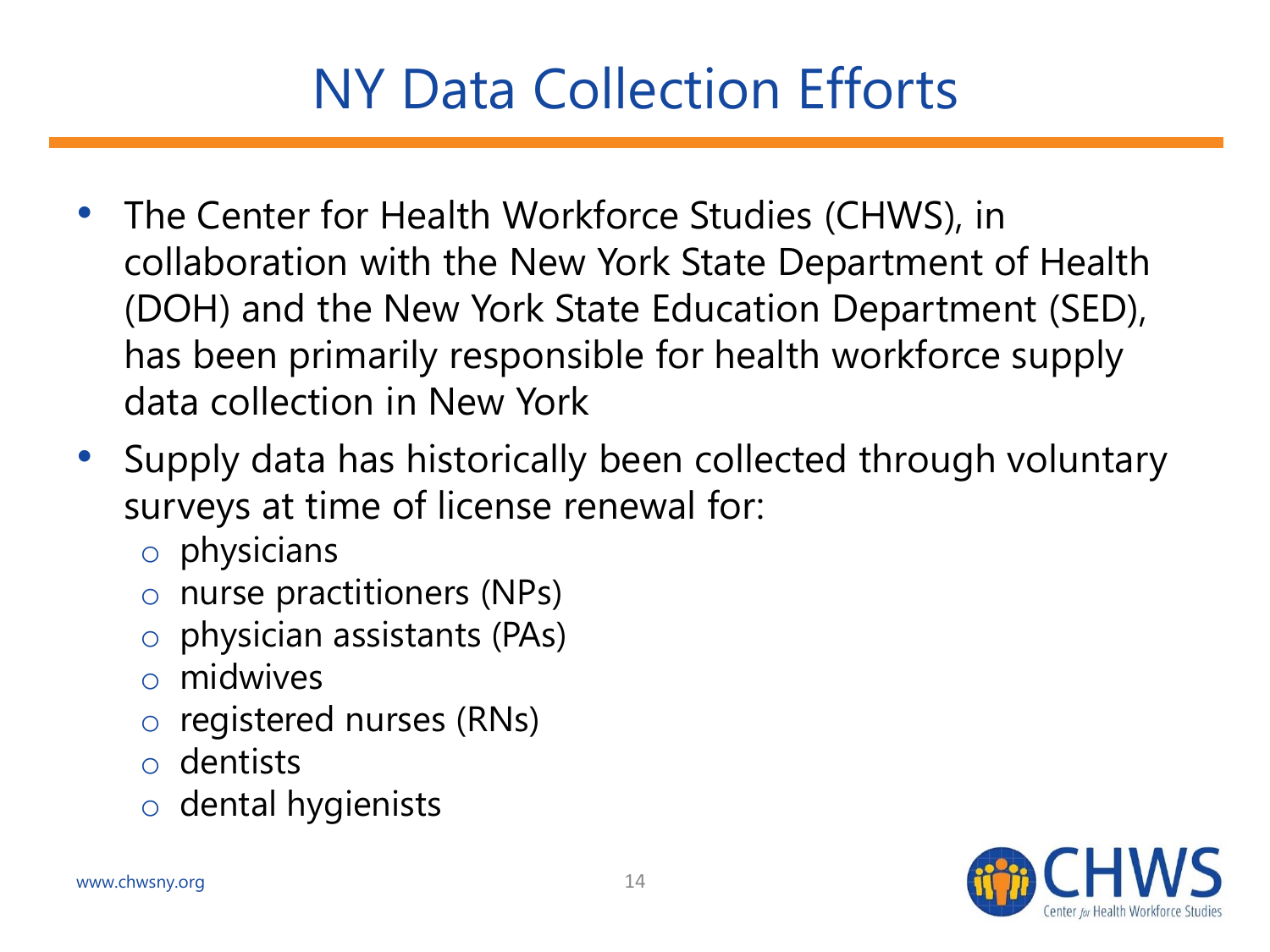# Declining Response Rates

- Starting in 2010, health professionals increasingly renewed their licenses online, and this resulted in sharp declines in survey response rates
- Data now collected through voluntary re-registration surveys are insufficient for analyses required to support effective health workforce planning in the state

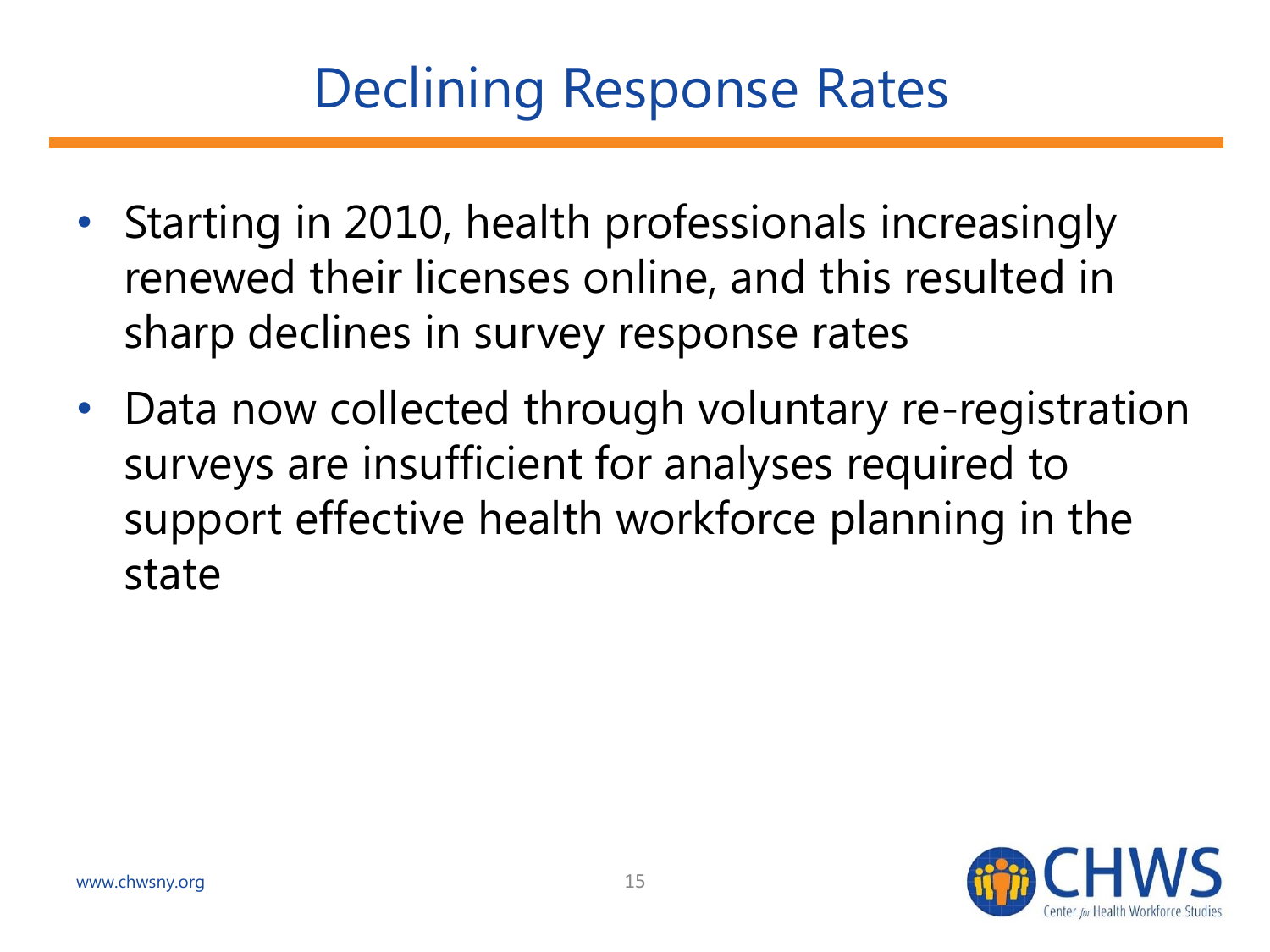#### Dentist Re-registration Survey Response Rates, 2008-2014



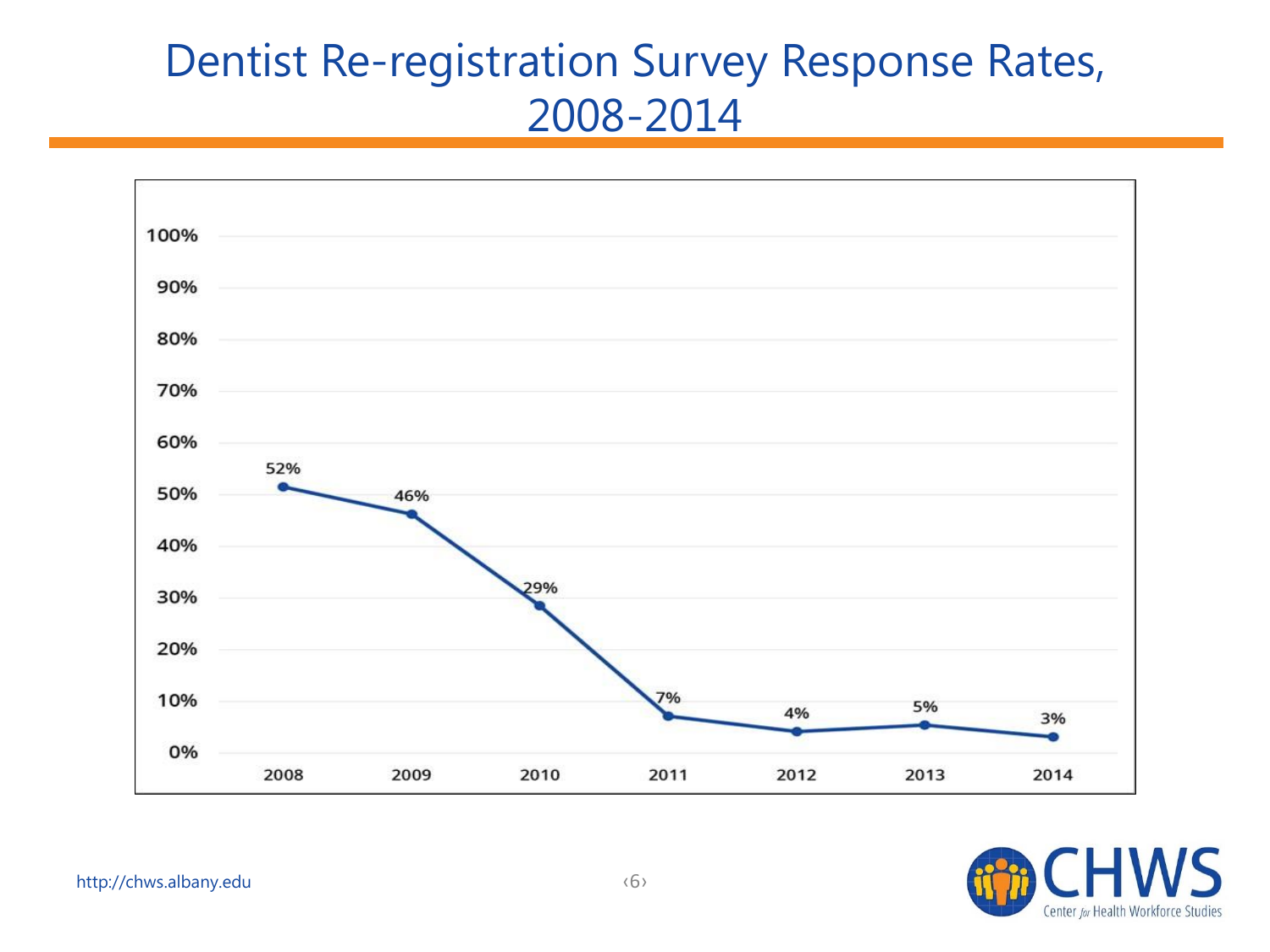#### Nurse Practitioner Re-registration Survey Response Rates, 2011-2016



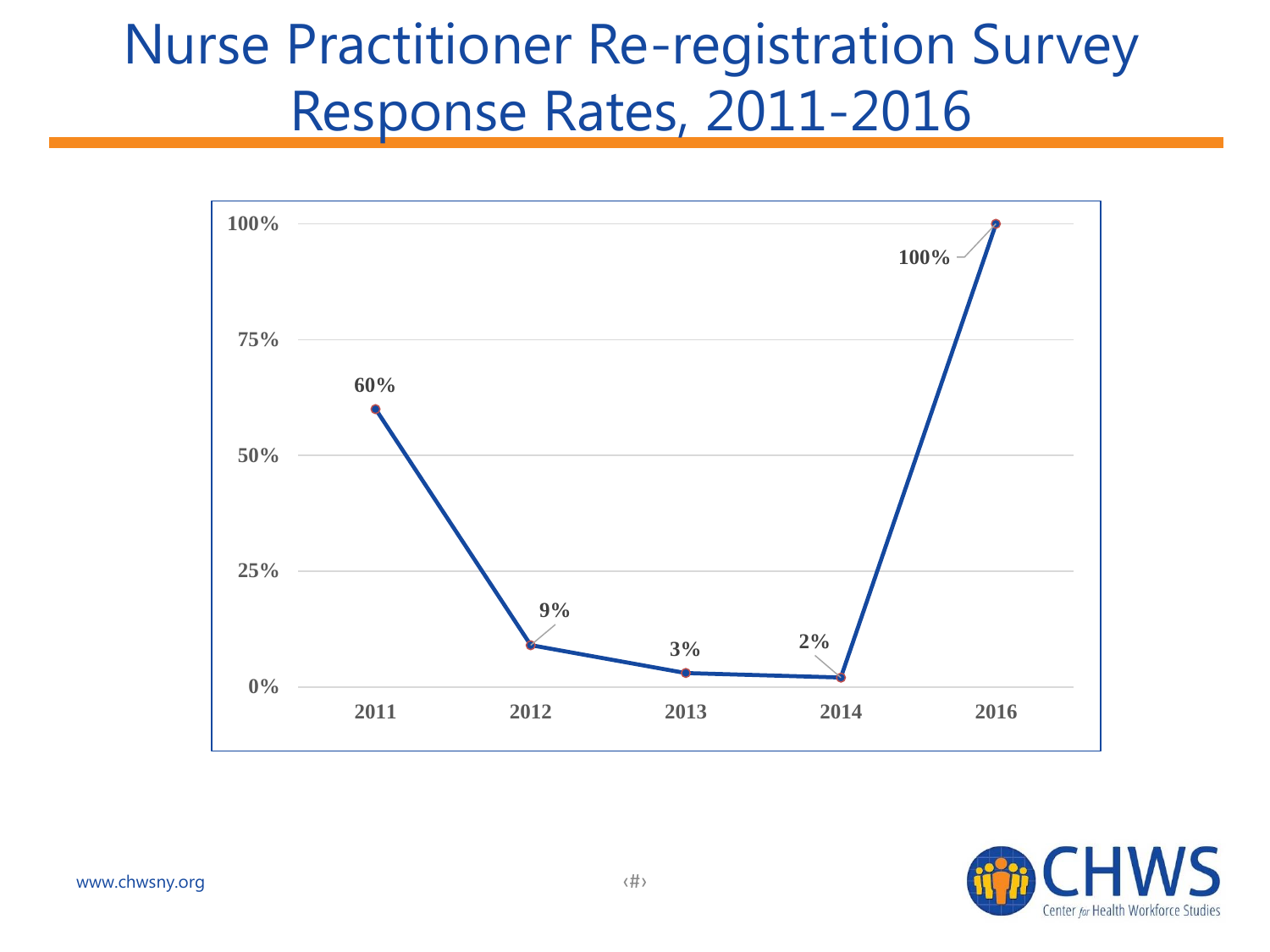#### Recent Development: Statutorily Mandated NP Re-Registration Survey

- Effective September 1 2015, NPs licensed in NY are required by law to provide information to the state at the time of relicensure
- DOH, SED and CHWS worked collaboratively on survey design and data collection
- CHWS compiled, analyzed and disseminated survey data
- Year 1: nearly 100% response rate, about 1/3 of NPs in the state
- Research brief, based on these data, was released in **October**
- A more detailed report based on these data to be released later this year
- Public use data base under development

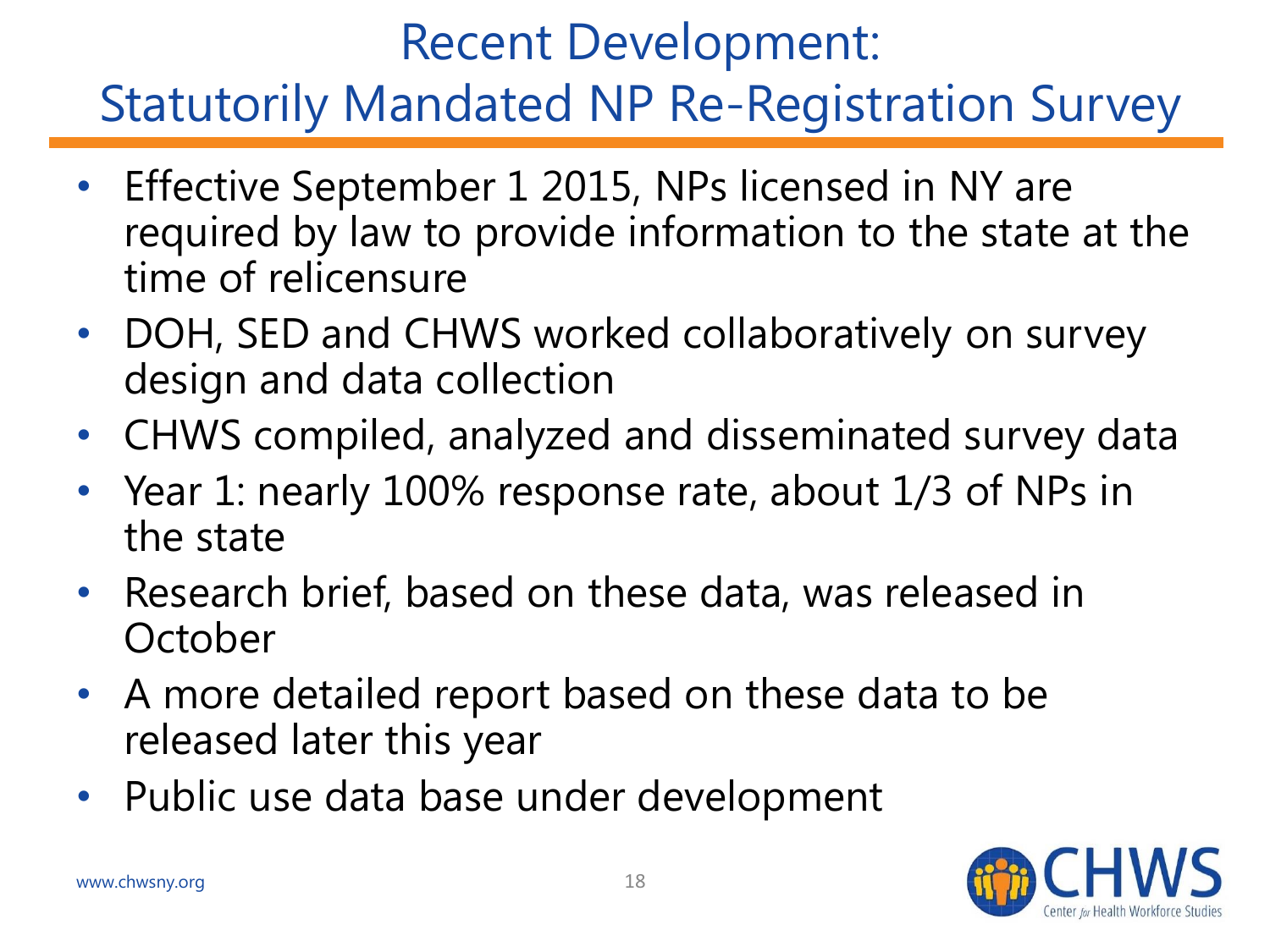## Distribution of NPs in NY



Source: Center for Health Workforce Studies

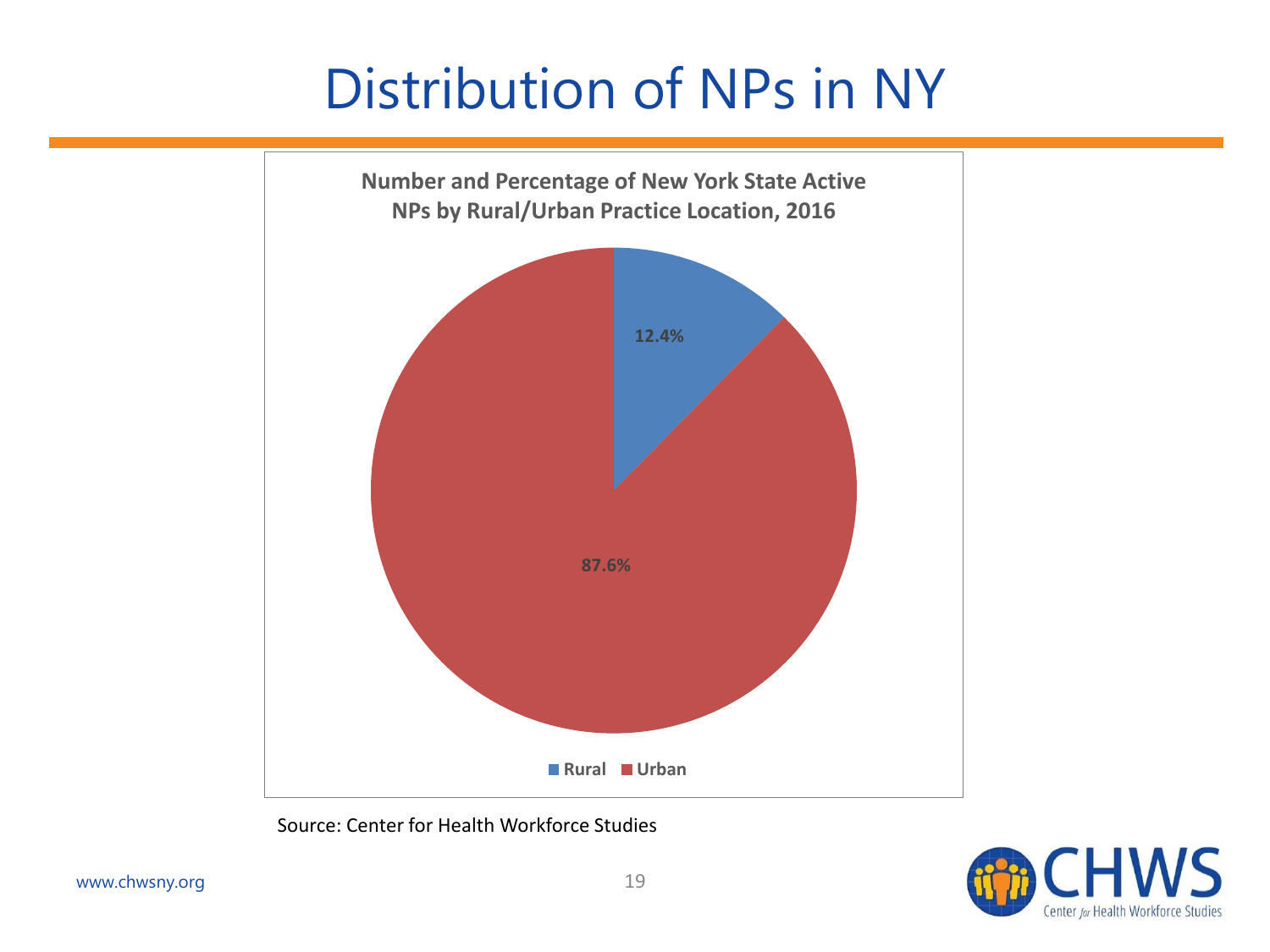#### More NPs in Rural Locations Work in Primary Care Practices, Compared to NPs in Urban Areas

**Percentage of Active NPs in Primary Care and Specialty Care by Rural/Urban Location, 2016**



Source: Center for Health Workforce Studies

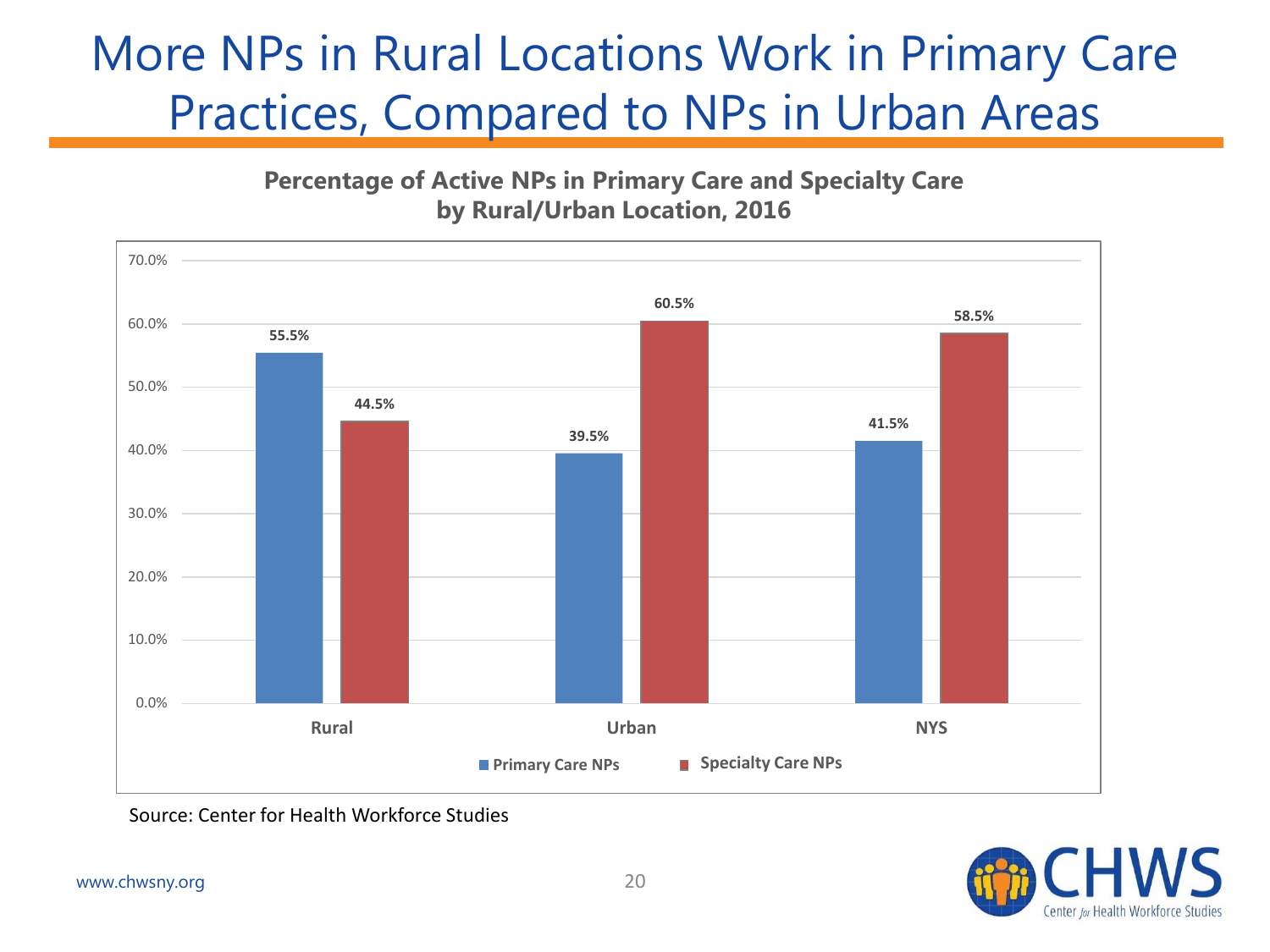#### DSRIP/SHIP Workforce Workgroup: Data Subcommittee

# • Charge

o Identify New York's health workforce data needs

o Review current gaps in health workforce data

o Recommend potential data collection strategies that can effectively address these needs

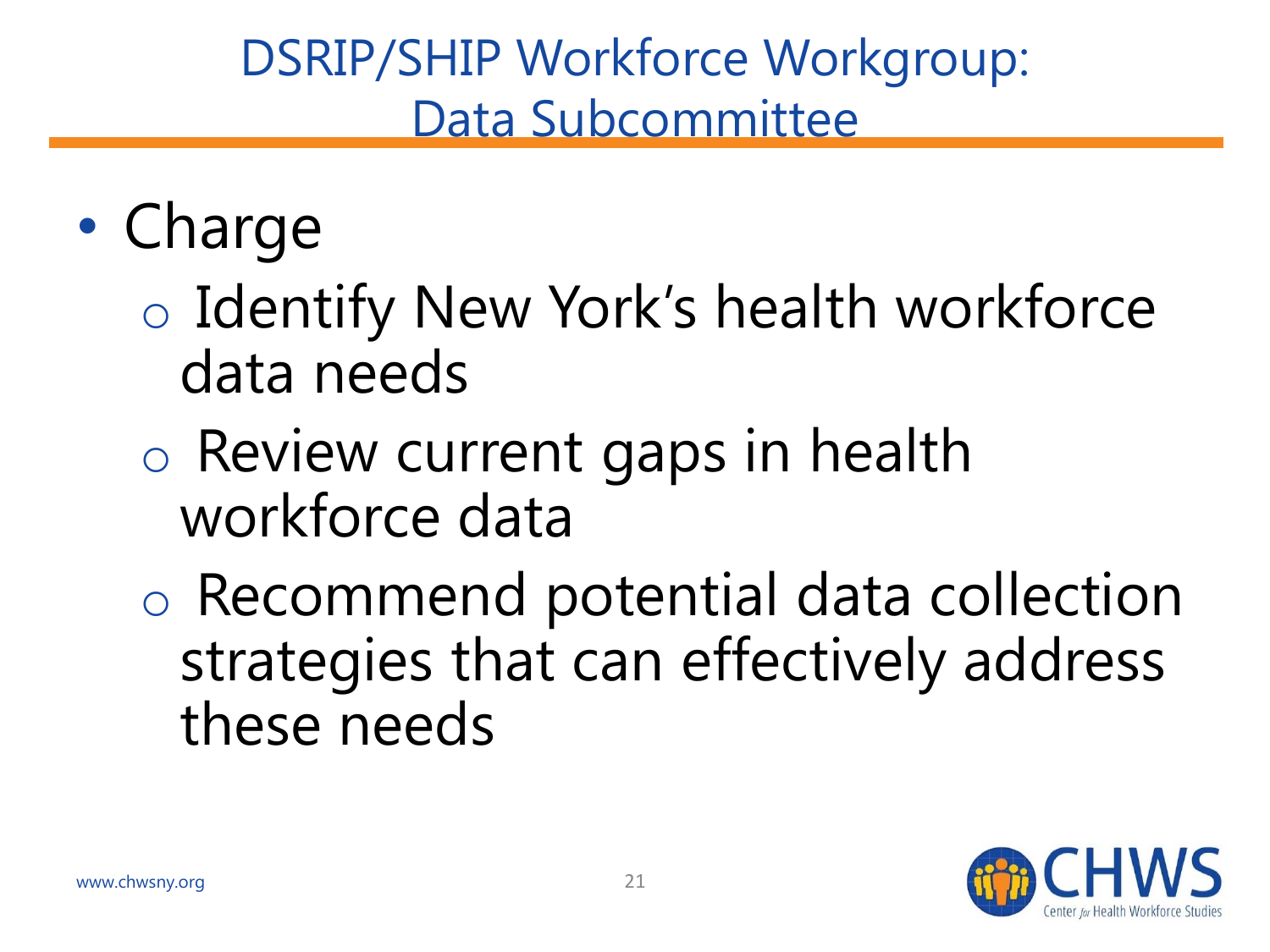#### Guiding Principles for Future Data Collection **Strategies**

- Build on existing reporting requirements for health professionals in the state
- Develop brief profession-specific surveys focused on key demographic, educational, and practice characteristics
- Make survey completion mandatory
- As applicable, link surveys to the registration/reregistration process
- Use the most cost-effective, efficient strategies for data collection

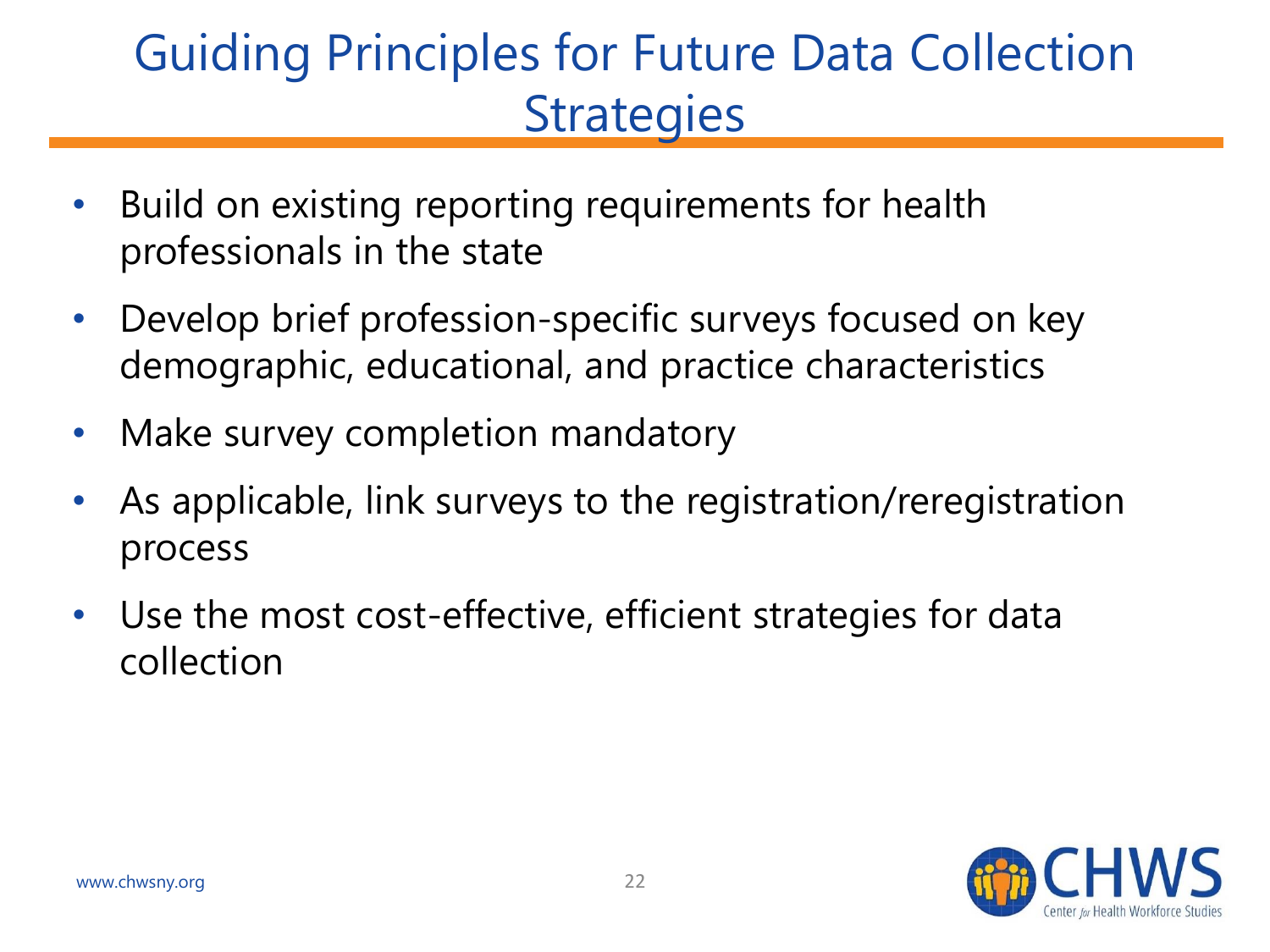# Subcommittee Recommendations

- Use Physician Profile to support data collection on physicians
- Mandate data collection through reregistration surveys for all other health professions licensed by SED
- Support SED request to reallocate resources to update its aging computer system in order to facilitate better data collection and dissemination

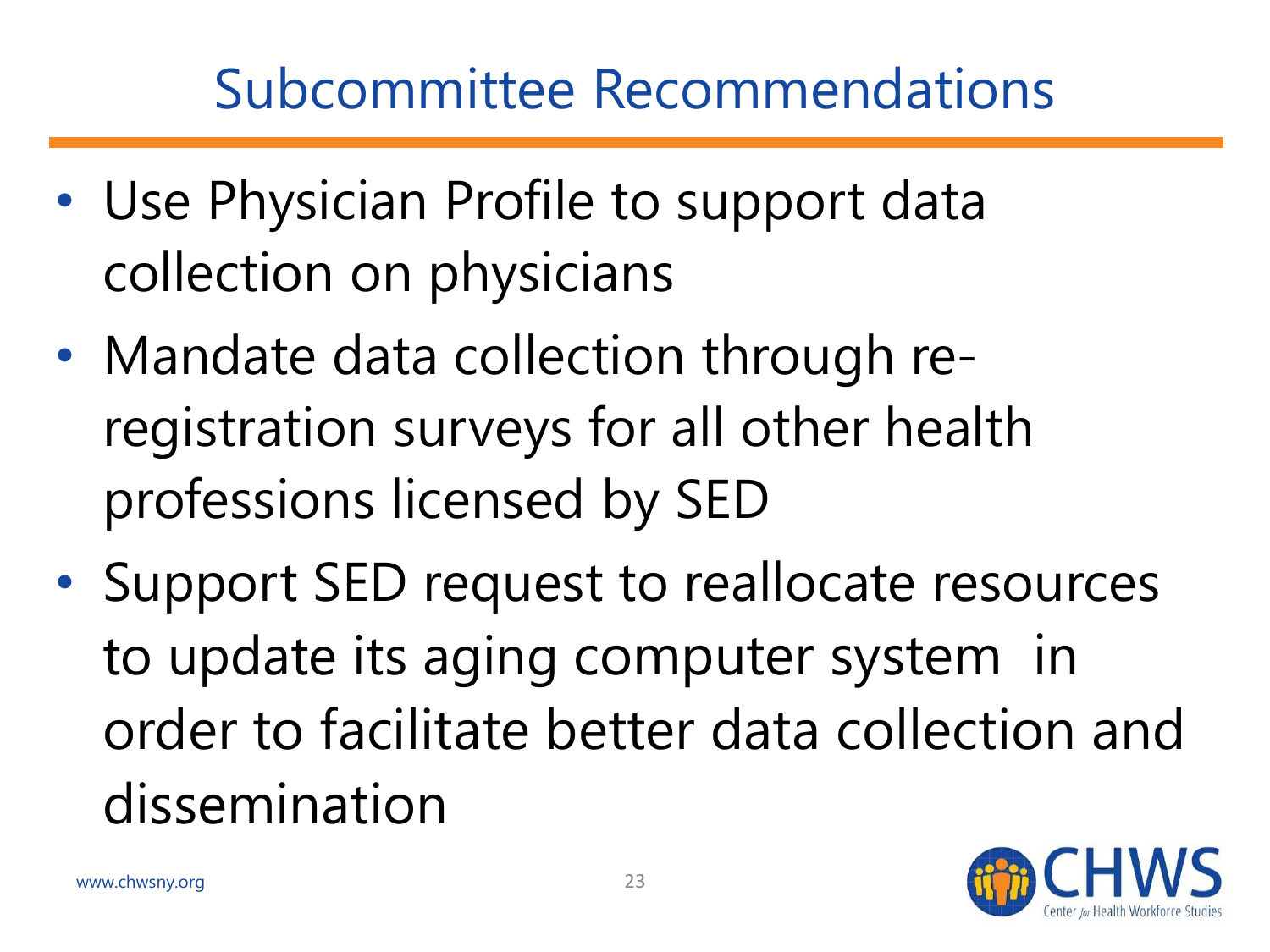#### NYS Senate Has Introduced a Bill to Mandate Health Workforce Data Collection

• S5344

o Proposes collecting data through the Physician Profile to support health workforce planning o Proposes collecting data through mandatory re-registration surveys for all other health professions licensed by SED (approximately 40 professions)

– Surveys will be modeled after the one used for NPs